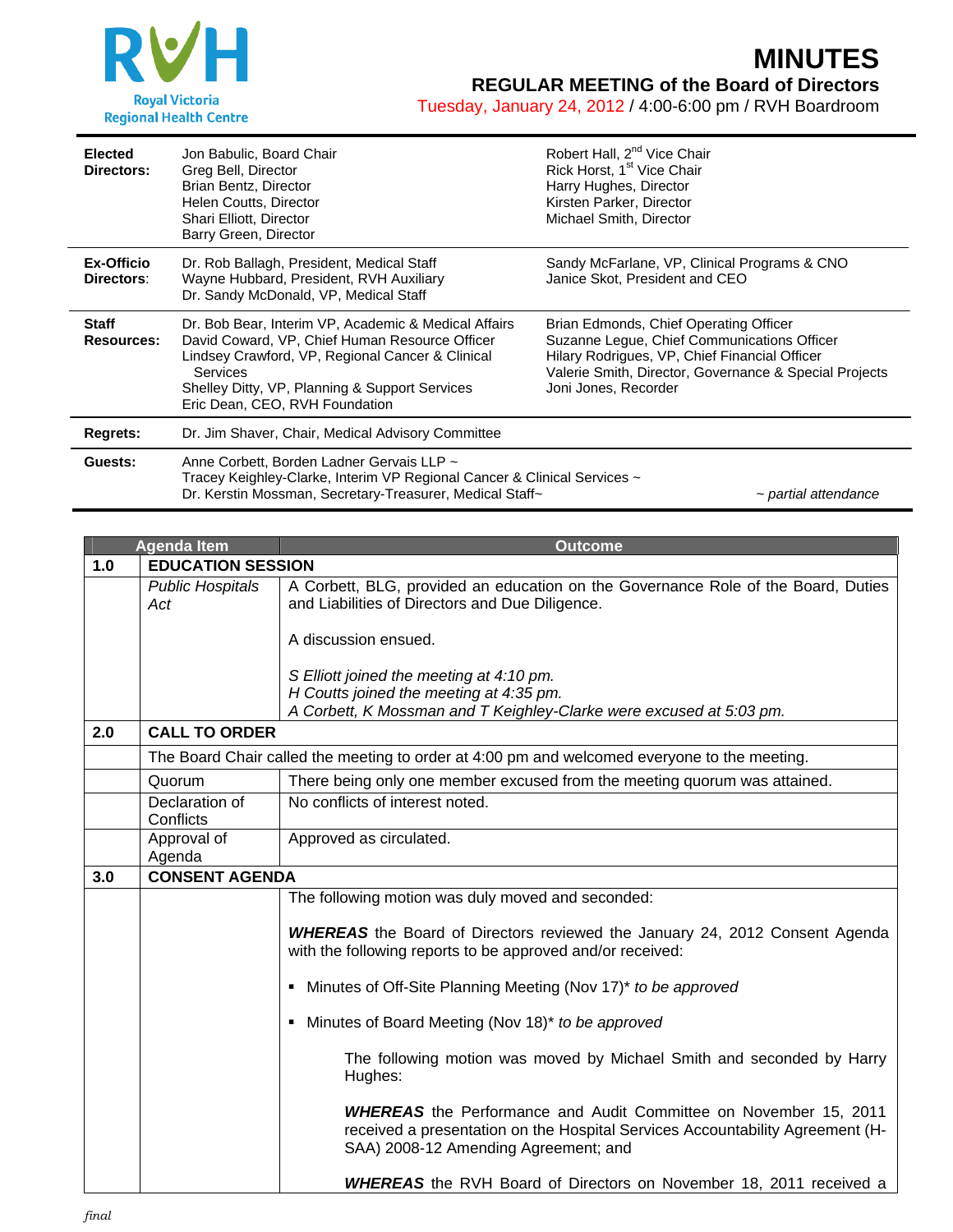| <b>Agenda Item</b> | <b>Outcome</b>                                                                                                                                                                                                                                                                                                                                                            |
|--------------------|---------------------------------------------------------------------------------------------------------------------------------------------------------------------------------------------------------------------------------------------------------------------------------------------------------------------------------------------------------------------------|
|                    | presentation on the Hospital Services Accountability Agreement (H-SAA)<br>2008-12 Amending Agreement; and                                                                                                                                                                                                                                                                 |
|                    | <b>WHEREAS</b> the Performance and Audit Committee on November 15, 2011<br>recommend to the Board of Directors that the Board Chair and Chief Executive<br>Officer sign the Hospital Services Accountability Agreement (H-SAA) 2008-12<br>Amending Agreement;                                                                                                             |
|                    | <b>BE IT RESOLVED</b> that the RVH Board of Directors direct the Board Chair and<br>Chief Executive Officer to sign the Hospital Services Accountability Agreement<br>(H-SAA) 2008-12 Amending Agreement.<br>(carried)                                                                                                                                                    |
|                    | The following motion was duly moved and seconded:                                                                                                                                                                                                                                                                                                                         |
|                    | <b>WHEREAS</b> the Royal Victoria Hospital Board of Directors recognize the need<br>for expansion of land to meet the requirements for clinical care for a regional<br>health care; and                                                                                                                                                                                   |
|                    | <b>WHEREAS</b> the Royal Victoria Hospital Board of Directors recognize that<br>further expansion at the current site is no longer feasible; and                                                                                                                                                                                                                          |
|                    | <b>WHEREAS</b> the Royal Victoria Hospital Board of Directors Executive<br>Committee reviewed the RVH Future Site Selection Committee terms of<br>reference on November 18, 2011;                                                                                                                                                                                         |
|                    | <b>BE IT RESOLVED</b> that the Royal Victoria Hospital Board of Directors<br>Executive Committee recommends that the Board of Directors approve the<br>Future Site Selection Committee terms of reference and direct the President<br>and CEO to proceed with such committee.<br>(carried)                                                                                |
|                    | The following motion was duly moved and seconded:                                                                                                                                                                                                                                                                                                                         |
|                    | <b>WHEREAS</b> on October 27, 2011 the Governance Committee was informed of<br>a family relationship between the director Greg Bell to the newly contracted<br>Recruitment Coordinator at RVH; and                                                                                                                                                                        |
|                    | <b>WHEREAS</b> the Governance Committee reviewed RVH's Corporate By-laws to<br>ensure RVH is in compliance thereof;                                                                                                                                                                                                                                                       |
|                    | <b>BE IT RESOLVED</b> that despite the hiring of a family member of a director, the<br>board, after reviewing the family relationship of the director and the position of<br>the family member in the corporation, the Board of Directors hereby confirms<br>the continued term of Greg Bell as a director, in accordance with section<br>4.3(e) of the Corporate By-law. |
|                    | (carried)<br>• Minutes of Special Board Meeting (Nov 18)* to be approved                                                                                                                                                                                                                                                                                                  |
|                    | The following motion was duly moved and seconded:                                                                                                                                                                                                                                                                                                                         |
|                    | <b>WHEREAS</b> Royal Victoria Hospital Board of Directors passed a motion to<br>approve the RVH Cardiac Care Proposal at their May 27, 2008 board meeting;<br>and                                                                                                                                                                                                         |
|                    | <b>WHEREAS</b> the Medical Advisory Committee unanimously passed a motion to<br>support the establishment of Advanced Cardiac Care for NSM LHIN at the<br>Royal Victoria Hospital at their June 19, 2008 meeting; and                                                                                                                                                     |
|                    | <b>WHEREAS</b> the Royal Victoria Hospital Board of Directors received a<br>presentation on the Advanced Cardiac Care Program at the board off-site on<br>November 17, 2011;                                                                                                                                                                                              |
|                    |                                                                                                                                                                                                                                                                                                                                                                           |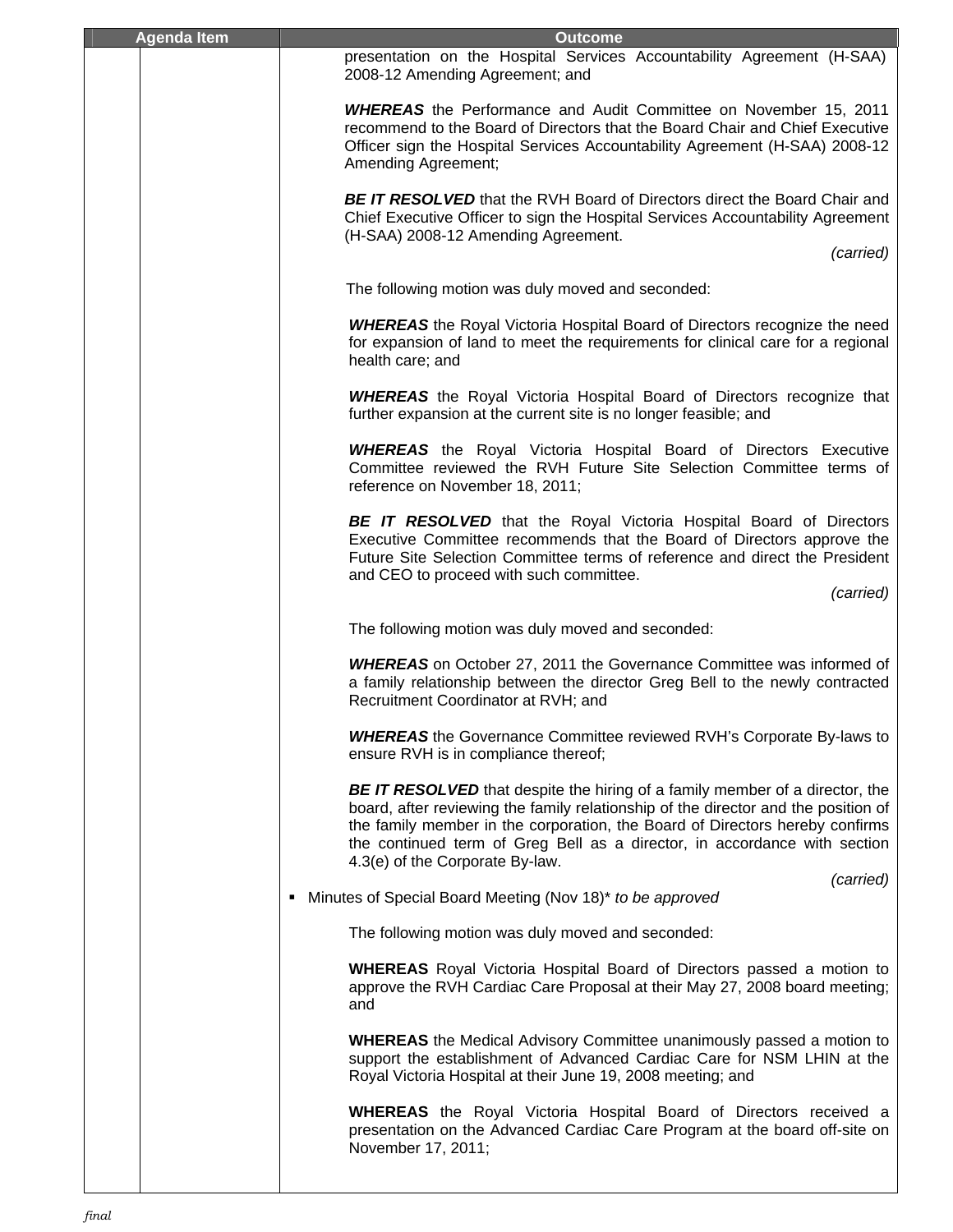| <b>Agenda Item</b> | <b>Outcome</b>                                                                                                                                                                                                                                                                                                                             |
|--------------------|--------------------------------------------------------------------------------------------------------------------------------------------------------------------------------------------------------------------------------------------------------------------------------------------------------------------------------------------|
|                    | BE IT RESOLVED THAT Royal Victoria Hospital Board of Directors reconfirm<br>the motion to support the development of an Advanced Cardiac Care Program<br>at RVH and direct the President and CEO to begin the process of MoHLTC<br>approval immediately<br>(carried)                                                                       |
|                    | The following motion was duly moved and seconded:                                                                                                                                                                                                                                                                                          |
|                    |                                                                                                                                                                                                                                                                                                                                            |
|                    | <b>WHEREAS</b> the RVH Clinical Priorities Setting Project Final Report June 15,<br>2007, the RVH Operational Review 2011 identify the need for the Child and<br>Adolescent Mental Health Program (in-patient) to be led by RVH and Care<br>Connections identified Child and Adolescent Mental Health as a priority for the<br>region; and |
|                    | <b>WHEREAS</b> the Royal Victoria Hospital Board of Directors received a<br>presentation on the Child and Adolescent Mental Health Program (in-patient)<br>at the board off-site on November 17, 2011;                                                                                                                                     |
|                    | <b>BE IT RESOLVED</b> that the Royal Victoria Hospital Board of Directors direct<br>the President and CEO to work with the NSM LHIN to further explore the<br>establishment of a Child and Adolescent Mental Health Program - Inpatient at                                                                                                 |
|                    | RVH to support the NSM LHIN region.<br>(carried)                                                                                                                                                                                                                                                                                           |
|                    | The following motion was duly moved and seconded:                                                                                                                                                                                                                                                                                          |
|                    | <b>WHEREAS</b> the Royal Victoria Hospital Board of Directors endorsed the<br>establishment of an Advanced Cardiac Care Program at RVH; and                                                                                                                                                                                                |
|                    | <b>WHEREAS</b> the Royal Victoria Hospital Board of Directors endorsed the<br>exploration of the establishment of a Child and Adolescent Mental Health<br>Program - Inpatient at RVH;                                                                                                                                                      |
|                    | <b>BE IT RESOLVED</b> that the Royal Victoria Hospital Board of Directors direct<br>the Chair of the Board and the President and CEO to put forth a formal<br>request to the RVH Foundation Board of Directors for a commitment to<br>fundraise in support of capital requirements for the establishment of these<br>programs.             |
|                    | (carried)<br>• Minutes of Off-Site Planning Meeting (Nov 18)* to be approved                                                                                                                                                                                                                                                               |
|                    | • Minutes of Special Board Meeting (Dec 21)* to be approved                                                                                                                                                                                                                                                                                |
|                    | • Capital Redevelopment Steering Committee Report (Nov 22)* to be received                                                                                                                                                                                                                                                                 |
|                    |                                                                                                                                                                                                                                                                                                                                            |
|                    | <b>Executive Committee Report (Dec 15)* to be received</b>                                                                                                                                                                                                                                                                                 |
|                    | • Governance Committee Minutes (Oct 27)* to be approved                                                                                                                                                                                                                                                                                    |
|                    | It was duly moved and seconded to approve the revised Committee Terms<br>of Reference as circulated, with the exception of the Medical Advisory<br>Committee.                                                                                                                                                                              |
|                    | (carried)                                                                                                                                                                                                                                                                                                                                  |
|                    | It was duly moved and seconded to approve the Investments Policy as                                                                                                                                                                                                                                                                        |
|                    | amended.<br>(carried)                                                                                                                                                                                                                                                                                                                      |
|                    | It was duly moved and seconded to recommend that the Board of Directors                                                                                                                                                                                                                                                                    |
|                    | approve the Board Consent Agenda Policy as circulated.<br>(carried)                                                                                                                                                                                                                                                                        |
|                    | The following motion was duly moved and seconded:                                                                                                                                                                                                                                                                                          |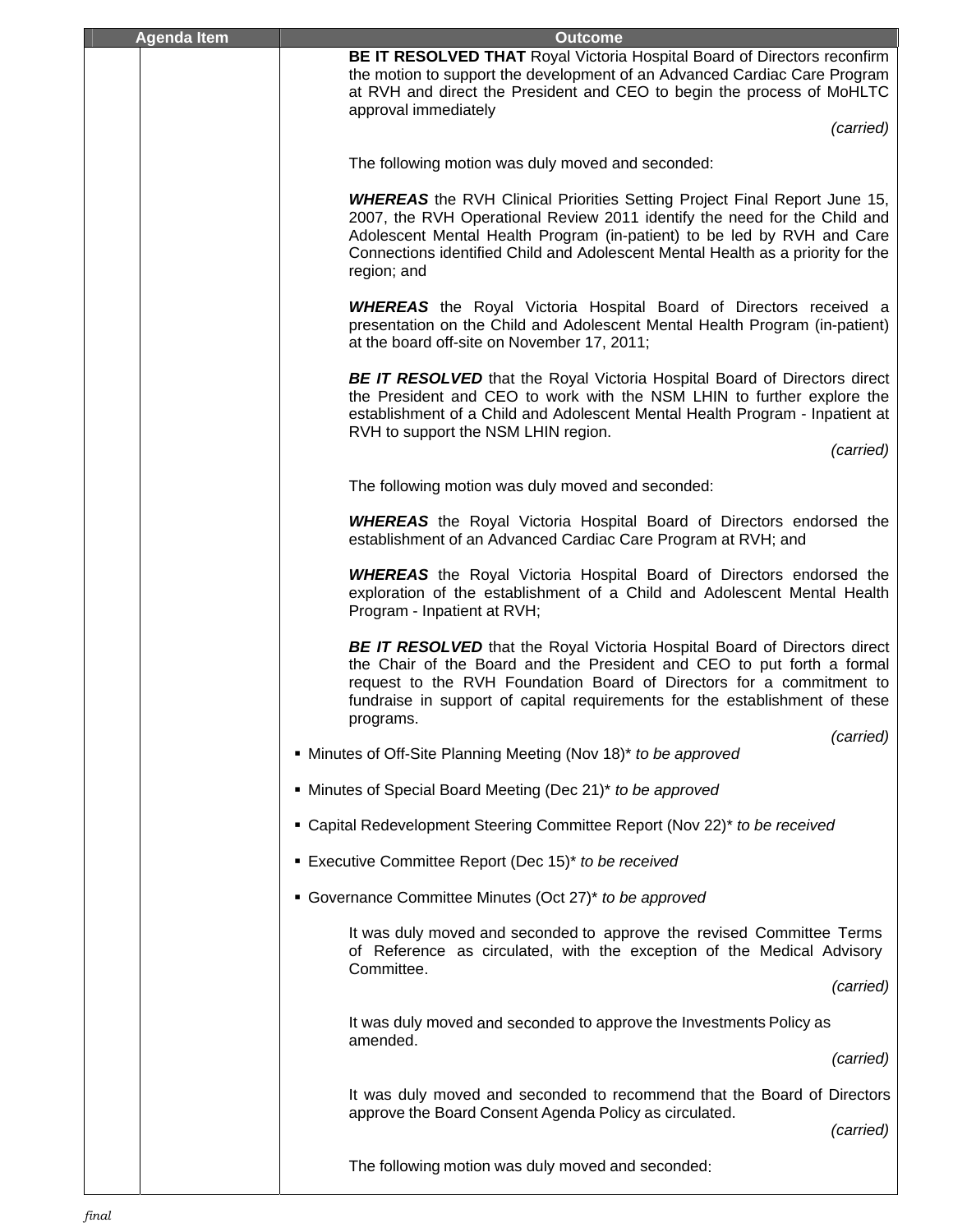|     | <b>Agenda Item</b>                                       | <b>Outcome</b>                                                                                                                                                                                                                                                           |
|-----|----------------------------------------------------------|--------------------------------------------------------------------------------------------------------------------------------------------------------------------------------------------------------------------------------------------------------------------------|
|     |                                                          | <b>WHEREAS</b> The Freedom of Information and Privacy Protection Act (FIPPA)<br>will be applicable to Ontario hospitals effective January 1, 2012; and                                                                                                                   |
|     |                                                          | <b>WHEREAS</b> FIPPA Part II allows for access to rights and processes for<br>obtaining access to recorded information that is in the custody or under the<br>control of an institution;                                                                                 |
|     |                                                          | <b>BE IT RESOLVED</b> that the Governance Committee of the RVH Board of<br>Directors recommend to the RVH Board of Directors that the RVH Board<br>approved Board minutes be posted on our internet for accessibility as of<br>January 1, 2012.                          |
|     |                                                          | (carried)<br>• Governance Committee Report (Jan 18)* to be received                                                                                                                                                                                                      |
|     |                                                          | • Joint Conference Committee Minutes (Oct 18) to be received                                                                                                                                                                                                             |
|     |                                                          | • Joint Conference Committee Report (Jan 10)* to be received                                                                                                                                                                                                             |
|     |                                                          | • Medical Advisory Committee Report (Jan 24)* to be approved                                                                                                                                                                                                             |
|     |                                                          | The following motion was duly moved and seconded:                                                                                                                                                                                                                        |
|     |                                                          | <b>BE IT RESOLVED</b> that the Board of Directors approve and/or receive the January 24,<br>2012 Consent Agenda with the exception of the minutes of the November 18, 2011<br>Board Meeting.                                                                             |
|     |                                                          | (carried)                                                                                                                                                                                                                                                                |
|     |                                                          | It was agreed to amend the November 18, 2011 minutes to reflect the correct Auxiliary<br>raffle as the "Car for Heart Scion Raffle" and noted that the vehicle was donated by<br>Jackson's Toyota Scion.                                                                 |
|     |                                                          | It was duly moved and seconded to approve the minutes of the November 18, 2011<br>Board meeting as amended.                                                                                                                                                              |
|     |                                                          | (carried)                                                                                                                                                                                                                                                                |
| 4.0 | <b>Business</b><br><b>Arising from</b><br><b>Minutes</b> | No business arising.                                                                                                                                                                                                                                                     |
| 5.0 | <b>Chairs Remarks</b>                                    | The Board Chair provided acknowledgements, thank yous and noted special events<br>attended by Board members since the last Board meeting.                                                                                                                                |
| 6.0 | <b>CEO Report</b>                                        | The President and CEO noted that the detailed CEO report was pre-circulated and she<br>welcomed questions.                                                                                                                                                               |
|     |                                                          | The President and CEO reviewed good news stories at the Royal Victoria Regional<br>Health Centre; the members viewed a video on the Flag Raising, inspirational quotes<br>from volunteers, staff, physician and community members; and a video on the sign<br>unveiling. |
|     |                                                          | The board was informed that the North Simcoe Muskoka Local Health Integration<br>Network (NSM LHIN) passed a motion to end funding for the IOOF ALC beds as of<br>September 2012.                                                                                        |
|     |                                                          | A discussion ensued.                                                                                                                                                                                                                                                     |
|     | <b>Capital Project</b><br>Update                         | A discussion ensued around the completion and hand over date with an anticipated<br>date of April 2, 2012.                                                                                                                                                               |
|     |                                                          | The VP Planning and Support Services provided a pictorial slide deck of the phase 1<br>expansion to the Board of Directors.                                                                                                                                              |
|     |                                                          | The confidential IO and Rotary Place reports were reviewed with the Board members.                                                                                                                                                                                       |
| 7.0 | <b>Matters Requiring Decision</b>                        |                                                                                                                                                                                                                                                                          |
|     | Board of<br><b>Directors Awards</b>                      | The following motion was duly moved and seconded:                                                                                                                                                                                                                        |